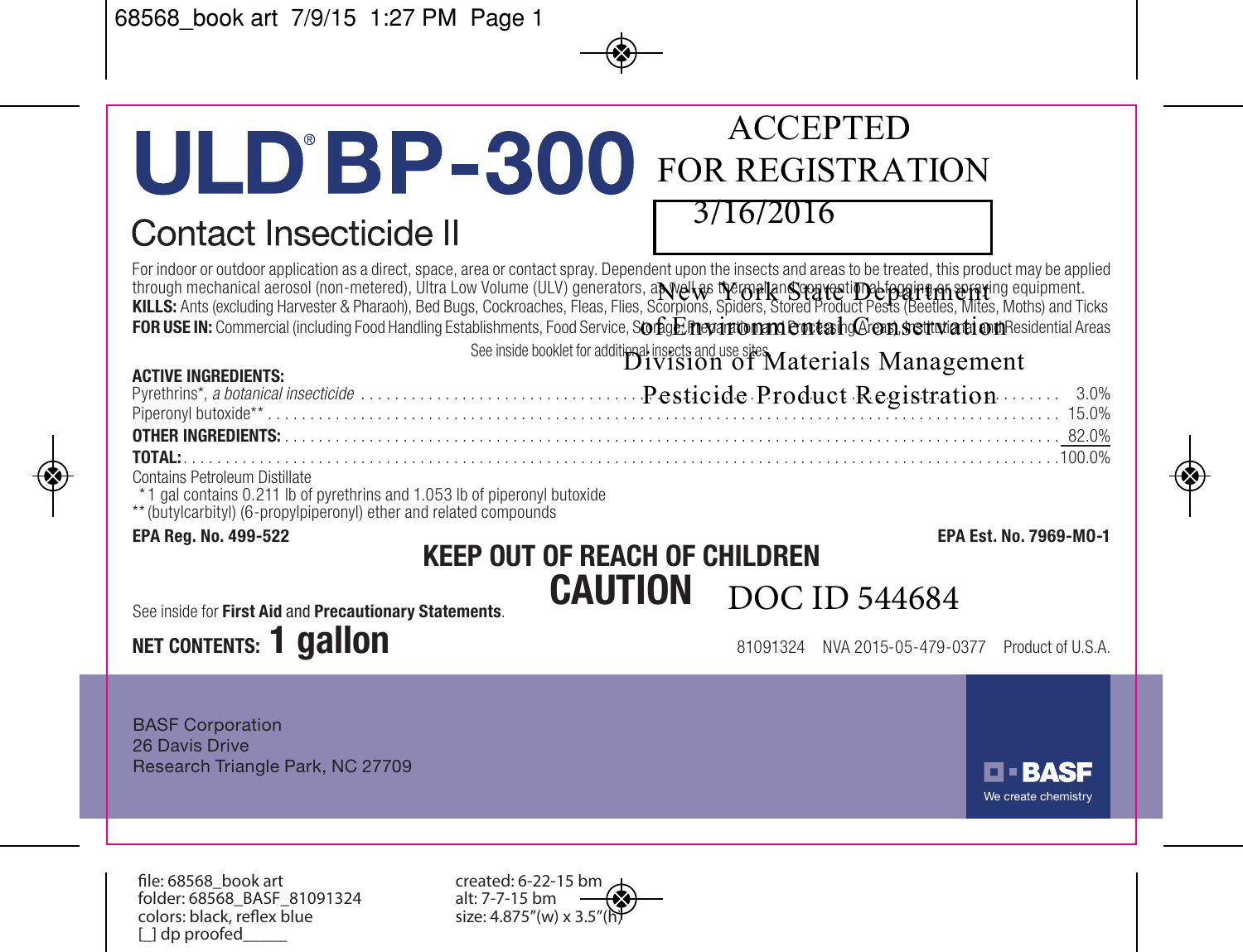| <b>FIRST AID</b>                                                                                                                                                                                                                                                        |                                                                                                                                                                                                                                                      |  |
|-------------------------------------------------------------------------------------------------------------------------------------------------------------------------------------------------------------------------------------------------------------------------|------------------------------------------------------------------------------------------------------------------------------------------------------------------------------------------------------------------------------------------------------|--|
| If in eyes                                                                                                                                                                                                                                                              | . Hold eyes open and rinse slowly and gently with water for 15 to 20 min.<br>. Remove contact lenses, if present, after the first 5 min, then continue rinsing eyes.<br>. Call a poison control center or doctor for treatment advice.               |  |
| If on skin or clothing                                                                                                                                                                                                                                                  | • Take off contaminated clothing.<br>. Rinse skin immediately with plenty of water for 15 to 20 min.<br>. Call a poison control center or doctor for treatment advice.                                                                               |  |
| If swallowed                                                                                                                                                                                                                                                            | . Immediately call a poison control center or doctor.<br>• DO NOT induce vomiting unless told to do so by a poison control center or doctor.<br>. DO NOT give any liquid to the person.<br>. DO NOT give anything by mouth to an unconscious person. |  |
| <b>HOTLINE NUMBER</b>                                                                                                                                                                                                                                                   |                                                                                                                                                                                                                                                      |  |
| Have the product container or label with you when calling a poison control center or doctor or going for treatment. For additional information on<br>this product (including health concerns, medical emergencies or pesticide incidents), you may call 1-800-832-HELP. |                                                                                                                                                                                                                                                      |  |
| <b>NOTE TO PHYSICIAN:</b> May pose an aspiration pneumonia hazard. Contains petroleum distillate.                                                                                                                                                                       |                                                                                                                                                                                                                                                      |  |

#### **PRECAUTIONARY STATEMENTS**

#### **HAZARDS TO HUMANS AND DOMESTIC ANIMALS**

**CAUTION:** Causes moderate eye irritation. **DO NOT** get in eyes, on skin or clothing. Wear protective eyewear\*. Wash thoroughly with soap and water after handling and before eating, drinking, chewing gum, using tobacco or using the toilet. Remove and wash contaminated clothing before reuse. \* Protective eyewear includes goggles, face shield and/or safety glasses.

**PERSONAL PROTECTIVE EQUIPMENT (PPE):** Mixers, loaders, applicators and other handlers must wear the following: long-sleeve shirt, long pants, shoes and socks, and chemical-resistant gloves made of barrier laminate, nitrile rubber, neoprene rubber or Viton.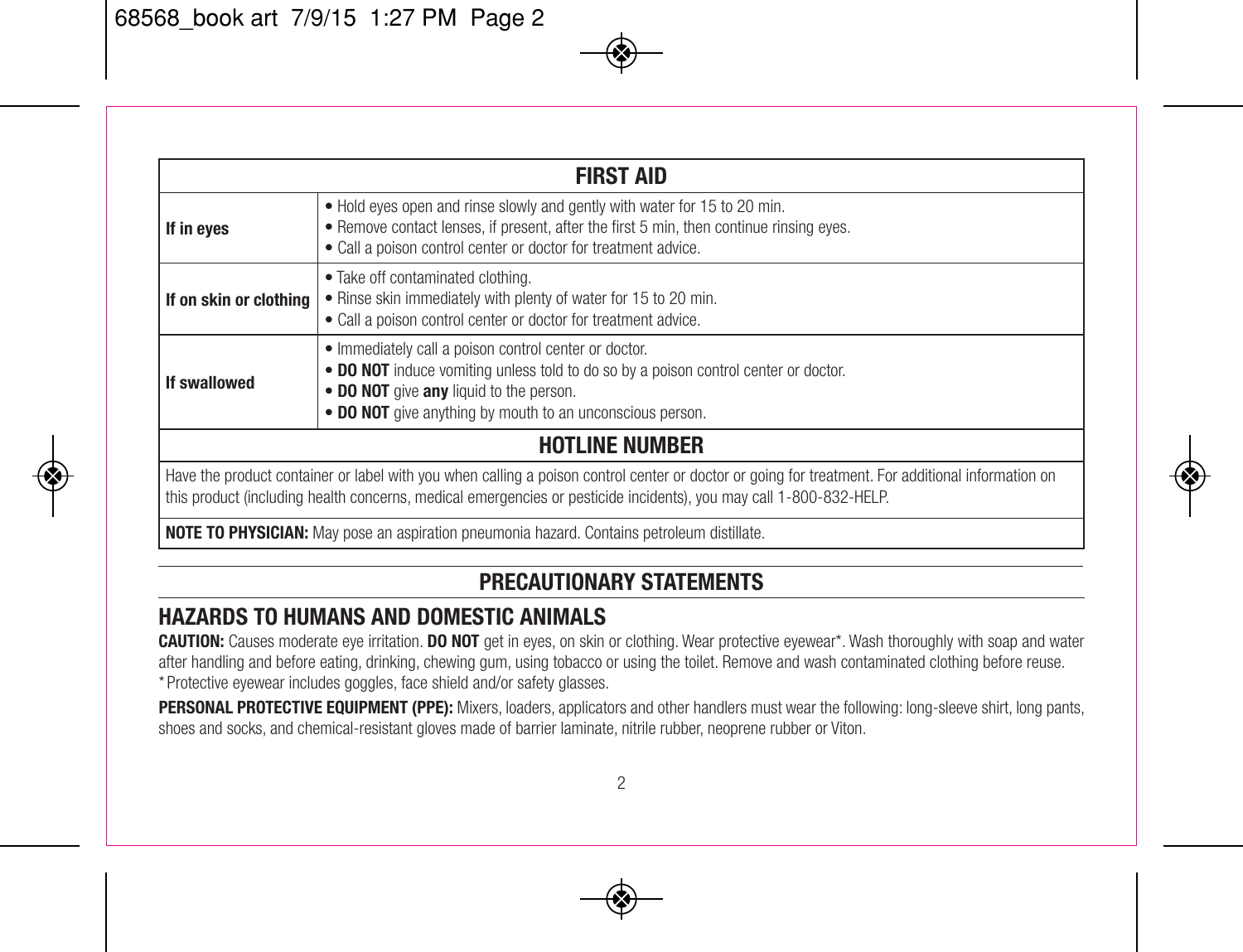- In addition to the above PPE, applicators using a high-pressure hand wand in an enclosed area must wear at least a NIOSH-approved respirator with: a dust/mist filter with MSHA/NIOSH approval number prefix TC-21C or any R, P, or HE filter.
- In addition to the above PPE, applicators fogging this product (applying as a space spray) in an enclosed area must wear a half-face, full-face, or hood-style NIOSH-approved respirator with: a dust/mist filtering cartridge (MSHA/NIOSH approval number prefix TC-21C), or a canister approved for pesticides (MSHA/NIOSH approval number prefix TC-14G), or a cartridge or canister with any R, P or HE filter.

**USER SAFETY REQUIREMENTS:** Follow manufacturer's instructions for cleaning/maintaining PPE. If no such instructions for washables exist, use detergent and hot water. Keep and wash PPE separately from other laundry.

Discard clothing and other absorbent material that have been drenched or heavily contaminated with the product's concentrate. **DO NOT** reuse them.

#### **USER SAFETY RECOMMENDATIONS**

#### **User should:**

- Wash hands before eating, drinking, chewing gum, using tobacco or using the toilet.
- Remove clothing/PPE immediately if pesticide gets inside. Then wash thoroughly and put on clean clothing.
- Remove PPE immediately after handling this product. As soon as possible, wash thoroughly and change into clean clothing.

#### **ENVIRONMENTAL HAZARDS**

**TERRESTRIAL APPLICATIONS:** This product is toxic to aquatic organisms, including fish and invertebrates. Drift and runoff may be hazardous to aquatic organisms in water adjacent to treated areas. This product has a potential for runoff for several weeks after application. Poorly draining soils and soils with shallow water tables are more prone to produce runoff that contains this product.

This product is highly toxic to bees exposed to direct treatment on blooming crops or weeds. **DO NOT** apply this product or allow it to drift to blooming crops or weeds while bees are actively visiting the treatment area.

To protect the environment, **DO NOT** allow pesticide to enter or run off into storm drains, drainage ditches, gutters or surface waters. Applying this product in calm weather when rain is not predicted for the next 24 hrs will help to ensure that wind or rain does not blow or wash pesticide off the treatment area. Rinsing application equipment over the treated area will help avoid run-off to water bodies or drainage systems.

**FOR CONTAINERS > 5 GALLONS: DO NOT** discharge effluent containing this product into lakes, streams, ponds, estuaries, oceans or other water unless in accordance with the requirements of the National Pollutant Discharge Elimination System (NPDES) permit and permitting authority has been notified in writing prior to discharge. **DO NOT** discharge effluent containing this product to sewer systems without previously notifying the local sewage treatment plant authority. For guidance, contact your state water board or regional office of the EPA.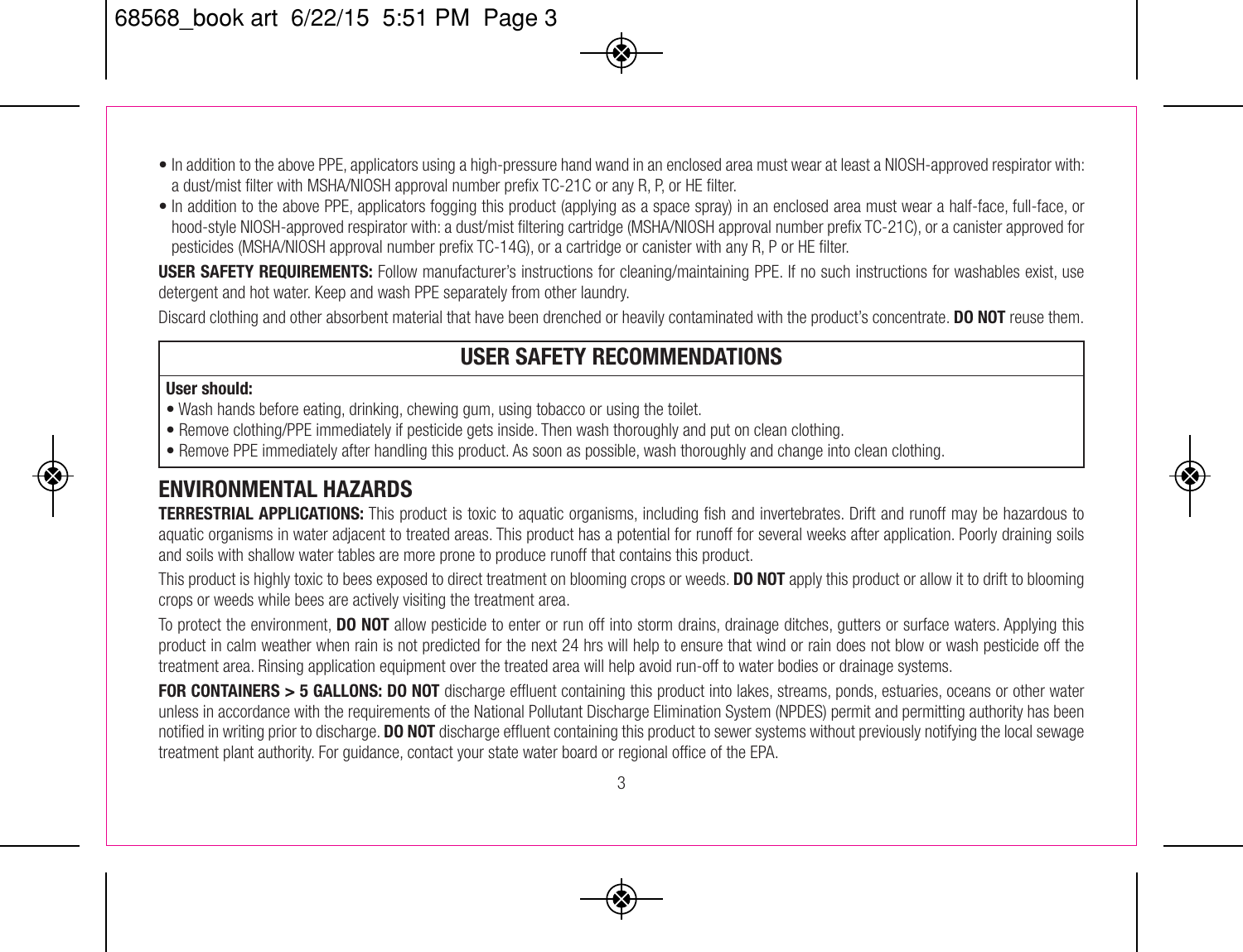#### **PHYSICAL AND CHEMICAL HAZARDS**

**DO** NOT use or store near heat or open flame. **DO** NOT apply this product around electrical equipment due to the possibility of shock hazard.

## **DIRECTIONS FOR USE**

#### **IT IS A VIOLATION OF FEDERAL LAW TO USE THIS PRODUCT IN A MANNER INCONSISTENT WITH ITS LABELING. USE RESTRICTIONS**

- Apply this product only as specified on this label.
- **DO NOT** apply more than 1 time/day.
- Only protected handlers may be in the treatment area during application.
- **DO NOT** apply this product in a way that will contact workers or other persons, either directly or through drift.
- **DO NOT** remain in treated area. Exit area immediately and **DO NOT** enter or allow others to enter treated area until sprays have dried, until vapors, mists and aerosols have dispersed, and the treated area has been thoroughly ventilated.
- Remove pets, birds and cover fish aquariums before spraying.
- **DO NOT** make outdoor applications during rain.
- **DO NOT** apply directly to impervious horizontal surfaces such as sidewalks, driveways and patios except as a spot or Crack & Crevice treatment. During application, **DO NOT** allow pesticide to enter or runoff into storm drains, drainage ditches, gutters or surface waters.
- All outdoor applications, if permitted elsewhere on this label, must be limited to spot or Crack & Crevice treatments only, except for the following permitted uses, if allowed elsewhere on this label:
	- 1. Applications to soil or vegetation, as listed on this label, around structures;
	- 2. Applications to lawns, turf and other vegetation, as listed on this label;
	- 3. Applications to the side of a building, up to a maximum height of 3 ft above grade;
	- 4. Applications to underside of eaves, soffits, doors or windows permanently protected from rainfall by a covering, overhang, awning or other structure;
	- 5. Applications around potential pest entry points into buildings, when limited to a surface band not to exceed 1" in width;
	- 6. Applications made through the use of a coarse, low pressure spray to only those portions of surfaces that are directly above bare soil, lawn, turf, mulch or other vegetation, as listed on this label, and not over an impervious surface, drainage or other condition that could result in runoff into storm drains, drainage ditches, gutter or surface waters, in order to control occasional invaders or aggregating pests.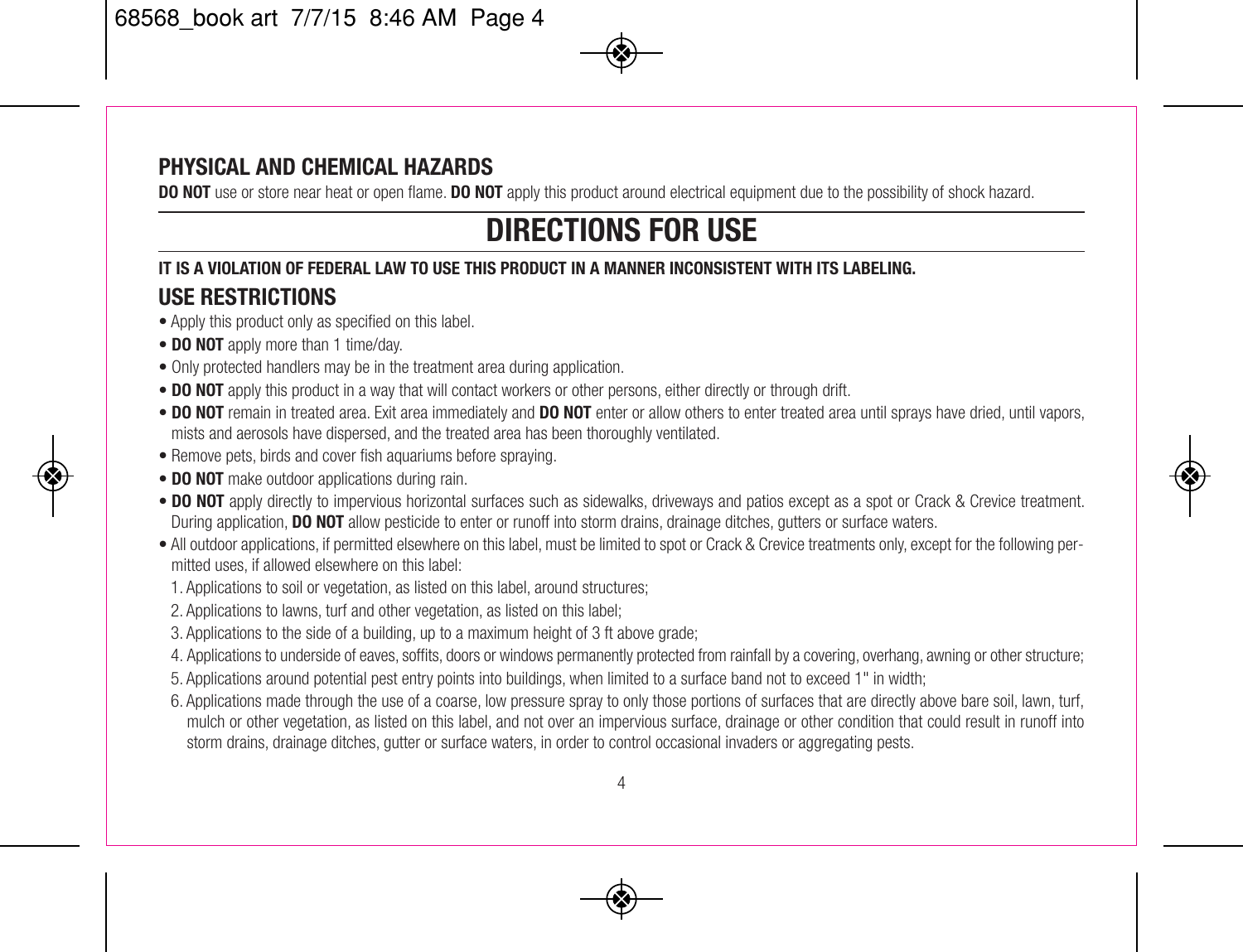- Not for use in outdoor residential misting systems.
- Except when applying to sewers or drains as instructed on this label, **DO NOT** apply directly to sewers or drains, or to any area like a gutter where drainage to sewers, storm drains, water bodies, or aquatic habitat can occur.
- **DO NOT** use in aircraft cabins.
- Remove or cover exposed food and drinking water, in the treatment area, before application.
- Remove or cover dishes, utensils, food processing equipment, and food preparation surfaces, in the treatment area, or wash them before use.
- **DO NOT** apply as a space spray in residences.
- For space spray applications in food handling and processing facilities:
	- **DO NOT** make space spray applications when facility is in operation.
	- Cover or remove food, in the treatment area, prior to space spray applications.
	- Cover food processing surfaces, in the treatment area, or clean after treatment and before use.
- When used in dairy barns or facilities: Close milk bulk tank lids to prevent contamination from spray and from dead or falling insects. Remove or cover milking utensils before application. Wash teats of animals before milking.
- **DO NOT** apply this product in hospital rooms while occupied or in any rooms occupied by the elderly or infirm. Remove patients from room prior to treatment and thoroughly ventilate (2 hrs) after application. **DO NOT** return patients to room until after ventilation.
- **DO NOT** use in patient rooms in hospitals and nursing homes for treatment of bed bugs.
- **DO NOT** apply to classrooms when in use.

#### **PRODUCT INFORMATION**

**Note:** Some furniture finishes, particularly plastics, can be damaged by petroleum based insecticides. To avoid damage, cover those items and **DO NOT** spray directly. If in doubt, test by applying this material to an inconspicuous area before spraying.

## **USE IN FOOD HANDLING ESTABLISHMENTS**

Applications are permitted in food/feed areas of food/feed handling establishments as a contact spray, space spray or Crack & Crevice® treatment, including those operating under the Federal meat, poultry, shell egg grading and egg products inspection programs.

Food handling establishments are places other than private residences in which food is held, processed, prepared or served.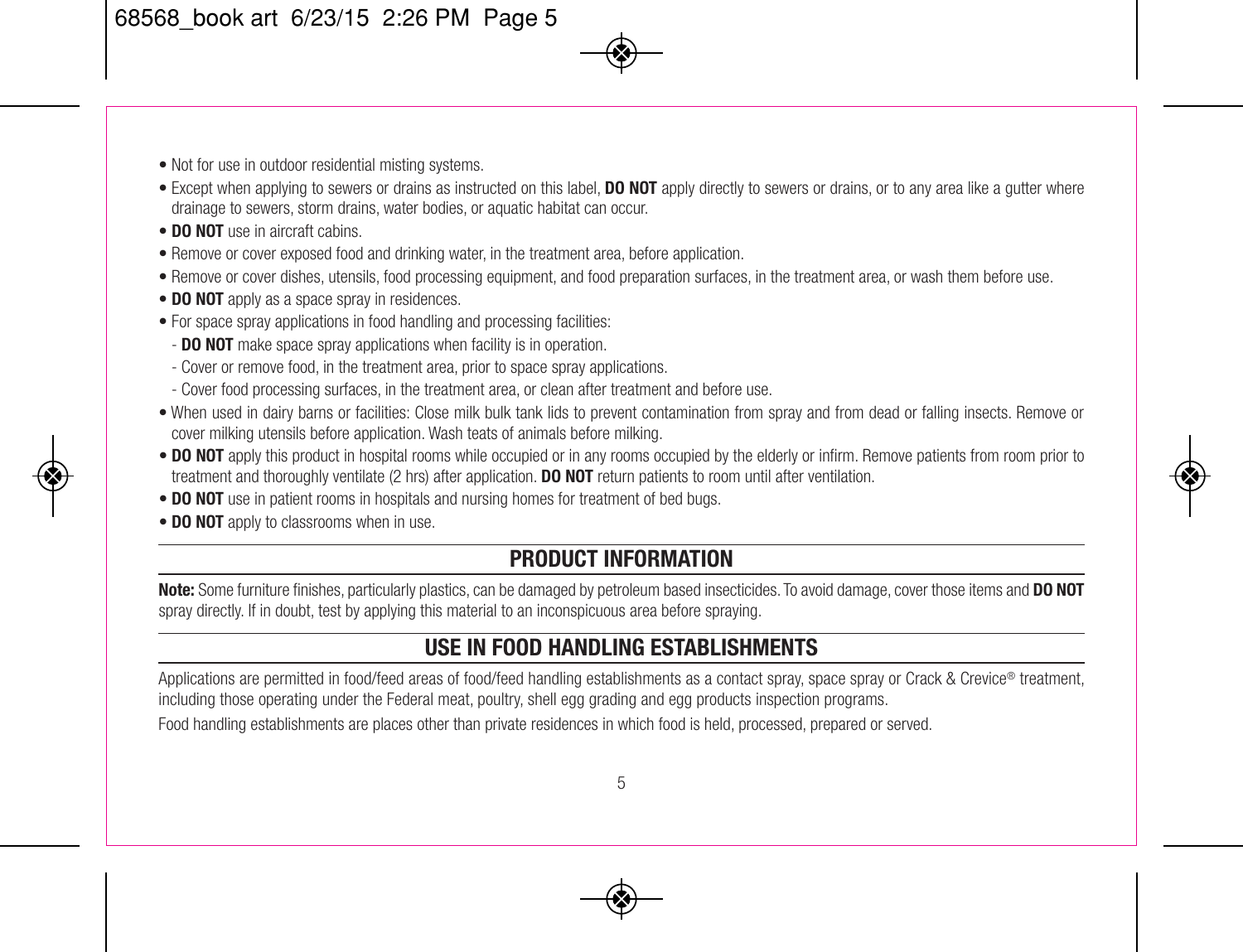**FOOD AREAS:** Include areas for receiving, serving, storing (dry, cold, frozen, raw), packing (canning, bottling, wrapping, boxing), preparing (cleaning, slicing, cooking, grinding), edible waste storage and enclosed processing systems (mills, dairies, edible oils, syrups).

**NON-FOOD AREAS:** Include areas such as garbage rooms, lavatories, floor drains (to sewers), entries and vestibules, offices, locker rooms, machine rooms, boiler rooms, garages, mop closets and storage areas (after canning or bottling).

Apply according to specific directions for pest(s) to be treated under the Indoor Use section below. **DO NOT** make space spray applications to food areas when the facility is in operation unless the treatment area is cordoned off, posted and entry prevented. Prior to space spray applications, remove or cover exposed food and drinking water in the treatment area. Remove or cover dishes, utensils, food processing equipment, and food preparation surfaces in the treatment area, or wash them before use.

#### **INDOOR USE**

**SPACE SPRAY – FLYING INSECTS (Flies & Gnats):** Use fullstrength or dilute as desired using the dilution chart below. Prior to treatment, open cabinets, doors and equipment to be treated; turn off air conditioners and fans, extinguish all flames and close windows in the area to be treated. Apply using a mechanical aerosol generator (no droplets > 50 microns in diameter and 80% < 30 microns). Apply undiluted at a rate of approx. 1 fl oz/1,000 ft<sup>3</sup> of room space, or apply diluted at the rate of 1 to 2 fl oz/1,000 ft<sup>3</sup> of room space. In commercial operations, subtract the space occupied by stored product or equipment from the cubic footage. Disperse toward areas suspected of harboring the greatest infestations of listed pests. Disperse in all locations (including around equipment, appliances and pallets, if desired) contacting as many insects as possible. **DO NOT** remain in treated areas after application. Keep area closed for at least 1 hr. Open and thoroughly ventilate treated areas before reoccupying. **DO NOT** apply as a space spray in residences.

**DILUTION:** Use a white mineral oil conforming to regulation 21 CFR 178.3620(b) or an odorless light petroleum hydrocarbon conforming to 21 CFR 172.882 or 40 CFR 180.910 (Inert ingredients used pre and post-harvest; exemptions from the requirement of a tolerance) and 180.930 (Inert ingredients applied to animals; exemptions from the requirement of a tolerance.) Combine oil and concentrate as directed below and mix well just prior to application.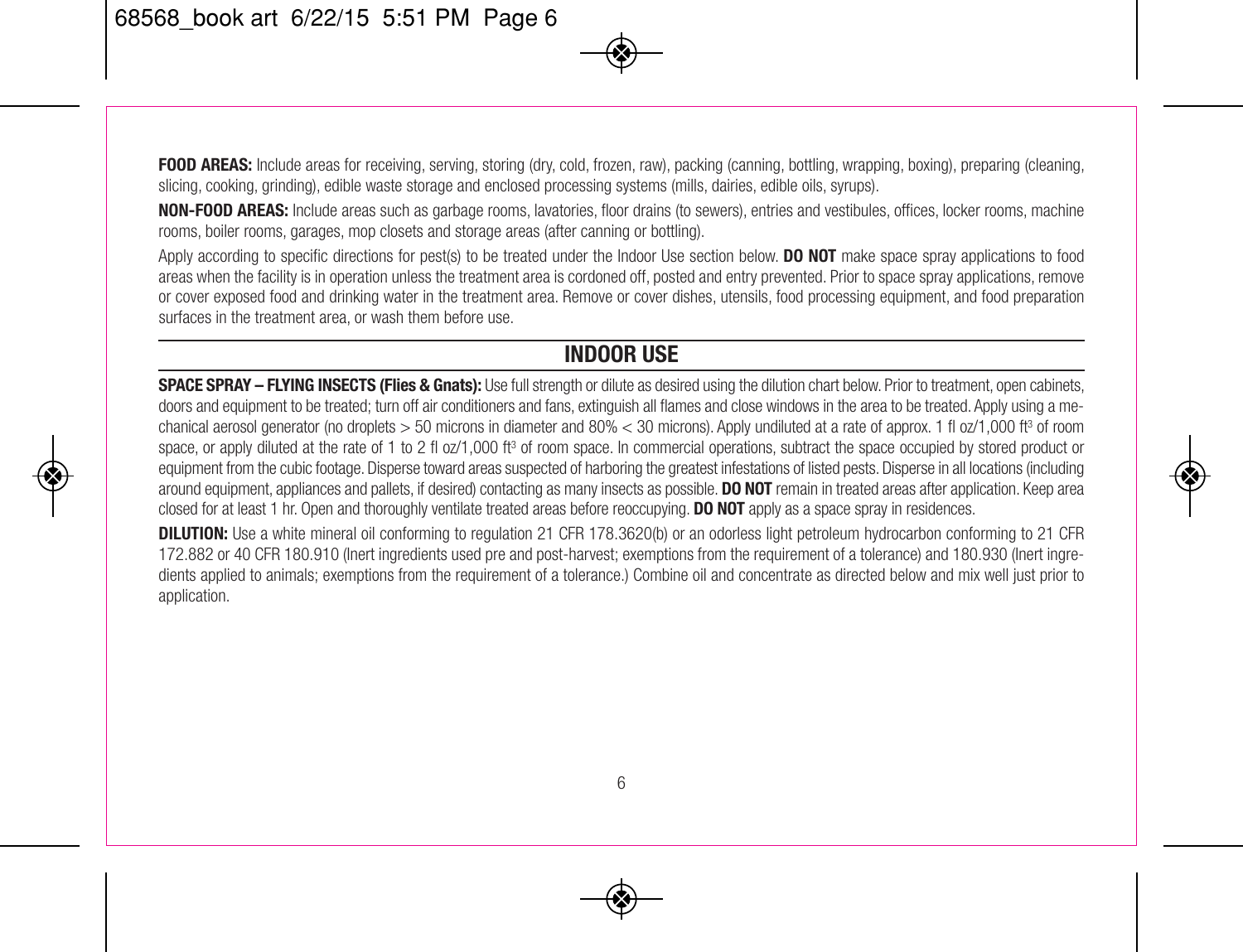| <b>Pyrethrin % Desired</b> | <b>Mixture Rate</b>         | Application Rate per 1,000 ft <sup>3</sup> |
|----------------------------|-----------------------------|--------------------------------------------|
| 1.00.                      | 1 part Conc. to 2 parts Oil | $1 to 2$ fl oz                             |
| 0.50                       | 1 part Conc. to 5 parts Oil | $1 to 2$ fl oz                             |
| 0.30                       | 1 part Conc. to 9 parts Oil | $1 to 2$ fl oz                             |
| 0.15                       | part Conc. to 19 parts Oil  | $1 to 2$ fl oz                             |

SPACE SPRAY - CRAWLING INSECTS [Ants (excluding Harvester & Pharaoh), Bed Bugs, Beetles, Earwigs, Cockroaches, Silverfish, Spidersit; Use full strength. Prior to treatment, open cabinets, doors and equipment to be treated; turn off air conditioners and fans, extinguish all flames and close windows in the area to be treated. Apply as a space spray using a mechanical aerosol generator (no droplets > 50 microns in diameter and 80% < 30 microns) at a rate of approx. 1 fl oz/1,000 ft<sup>3</sup> of room space. In commercial operations, subtract the space occupied by stored product or equipment from the cubic footage. Disperse toward areas suspected of harboring the greatest infestations of listed pests. Disperse in all locations (including around equipment, appliances and pallets, if desired) contacting as many insects as possible. **DO NOT** apply as a space spray in residences.

**DO NOT** remain in treated area after application and leave area closed for 1 hr. Ventilate thoroughly before occupants are allowed to reenter.

**DIRECT SPRAY OR VOID TREATMENTS:** Use equipment designed for space or mist treatments. Follow the manufacturer's recommendations for proper equipment set up and operation. Place the tip of the applicator at or into the crack or crevice or opening to the void. Apply in short bursts into area being treated. Apply 1 sec of product for every 3 ft <sup>3</sup> of void area. **For Direct Spray**, apply the product in short bursts into the area where insects are to be contacted, such as corners of the room, behind and under furniture or other equipment. Apply from a distance of 18 to 24" away from the surface and allow the material to drift to area to be treated. The amount of product applied is not to exceed 0.125 fl oz/2 ft 2. **For Bed Bugs:** Direct application into areas where bed bugs harbor. **DO NOT** direct this product at mattresses.

**HANDTANK OR PINSTREAM APPLICATION:** Direct application into cracks and crevices in elements of construction, walls, floors, underneath sinks, behind pipes and other places where insects harbor. Spot treatment is also permitted. For spot treatments, use a coarse, low-pressure spray. Limit individual spot treatments to an area no larger than 20% of the surface area. Any individual spot treatment shall not exceed 2 ft 2. Contact as many insects as possible. Ensure product will not stain surface or leave an unacceptable residue prior to application. The amount of product applied is not to exceed 0.125 fl oz/2 ft 2.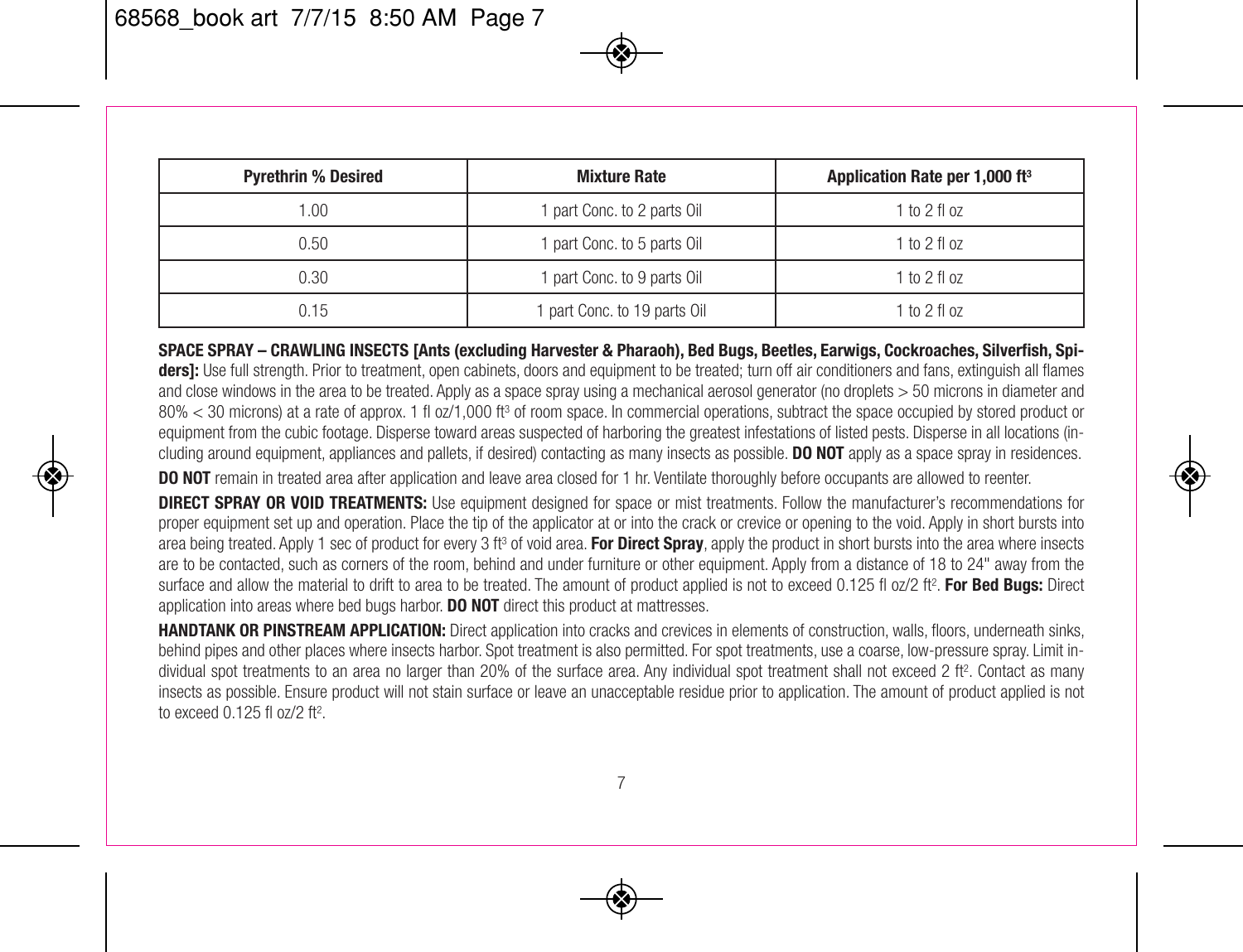#### **OUTDOOR USE**

**OUTDOOR GROUND FOGGING APPLICATION USING HAND HELD EQUIPMENT (Flies & Gnats):** Use in open areas near buildings and in campgrounds. Use preferably at a time when temperature is cool (≤ 75°F) and the wind velocity is approx. ≤ 5 mph. When using ULV equipment, apply at the rate of 4 fl oz/acre. Allow spray drift to penetrate dense foliage.

#### **FOR USE ON DOMESTIC ANIMALS/LIVESTOCK**

Use to protect beef cattle, dairy cattle and horses from horn flies, house flies and gnats; apply a light mist sufficient to wet the tips of the hair. To kill stable flies on beef cattle, dairy cattle and horses, apply 2 fl oz/adult animal, sufficient to wet the hair but not to soak the hide. To kill the motile stages of blood sucking lice on beef and dairy cattle, apply the spray to thoroughly wet the hair. Use 2 fl oz or less/animal and repeat every 2 to 3 weeks as required, but **DO NOT** apply more than 1 time/day. **DO NOT use on dogs and cats.**

Space Treatment Over Animals in Barns and Corrals or in Indoor Misting Systems Used in Commercial Barns, Stables and Animal Ouar**ters:** Select proper dilution and treat with ULD equipment over animals, or apply through Indoor Misting Systems.

## **USE RESTRICTIONS FOR INDOOR MISTING SYSTEMS**

- Not for use in outdoor residential misting systems (indoor or outdoor).
- **DO NOT** apply this product in barns or stables where animals intended for slaughter or human consumption will be maintained.
- **DO NOT** apply when food, feed and/or water is present.
- When using this product, installers and service technicians must comply with the license, certification or registration requirements of the state(s), tribe(s) or local authority(ies) where they are installed.
- When applying via a remote activation device, **DO NOT** apply when people and pets are present. If possible, when applying via automatic timer, set the timing for application when people and pets are unlikely to be present.
- Direct nozzles to spray towards the target area and away from areas where people are typically present.
- **DO NOT** use in evaporative cooling systems.
- **DO NOT** use in misters located within 3 ft of air vents, air conditioner units or windows.
- If used in a system with a reservoir tank for the end use dilution, the system reservoir tank must be locked. Securely attach the end use pesticide label and a dilution statement to the system reservoir tank in a weather protected area or plastic sleeve. The dilution statement must be phrased as follows: this container holds \_\_\_ parts [*product name*] to \_\_\_ parts water.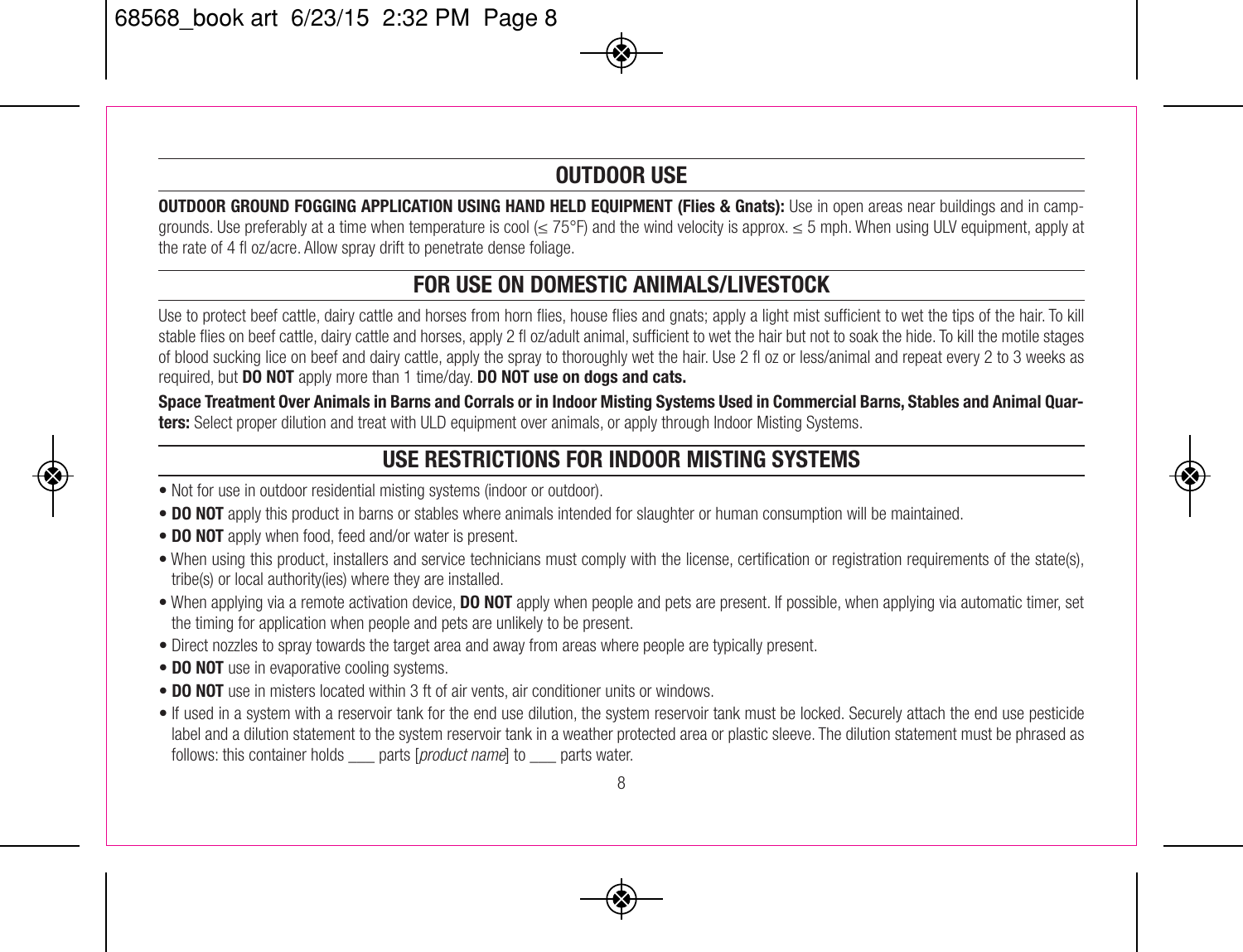- If used in a direct injection system, the pesticide container must be locked. Securely attach the end use label to the pesticide container in a weather protected area or plastic sleeve.
- This product must only be used in systems that have been calibrated to apply no more than the maximum application rate of 0.0033 lbs/1,000 ft<sup>3</sup> (no animals present) [diluted to 1% = 6.5 fl oz/1,000 ft <sup>3</sup> = 0.0703 lbs/gal] or 0.0008 lbs/1,000 ft <sup>3</sup> (animals present) [diluted to 1% = 0.0005 lbs/fl  $oz = 0.0703$  lbs/gall.

## **STORAGE AND DISPOSAL**

**DO NOT** contaminate water, food or feed by storage or disposal.

**PESTICIDE STORAGE:** Store in original container in secured, dry storage area. **DO NOT** store above 100°F for extended periods of time. Storage below 32°F may cause freezing. If container is damaged or spill occurs, use product immediately or dispose of product and damaged container as indicated below.

**PESTICIDE DISPOSAL:** Wastes resulting from the use of this product may be disposed of on site or at an approved waste disposal facility.

**CONTAINER DISPOSAL:** Nonrefillable container. Empty container by using the product according to the label directions. **DO NOT** reuse or refill this container! Triple rinse container (or equivalent) promptly after emptying. Triple rinse as follows:

**(≤5 gal)** Empty the remaining contents into application equipment or a mix tank and drain for 10 sec after the flow begins to drip. Fill the container 1/4 full with water and recap. Shake for 10 sec. Pour rinsate into application equipment or a mix tank or store rinsate for later use or disposal. Drain for 10 sec after the flow begins to drip. Repeat this procedure 2 more times.

**(>5 gal)** Empty remaining contents into application equipment or a mix tank. Fill the container 1/4 full with water. Replace and tighten closures. Tip container on its side and roll it back and forth, ensuring at least one complete revolution, for 30 sec. Stand the container on its end and tip it back and forth several times. Turn the container over onto its other end and tip it back and forth several times. Empty the rinsate into application equipment or a mix tank or store rinsate for later use or disposal. Repeat this procedure 2 more times.

Then offer for recycling, if available, or puncture and dispose of in trash or in a sanitary landfill.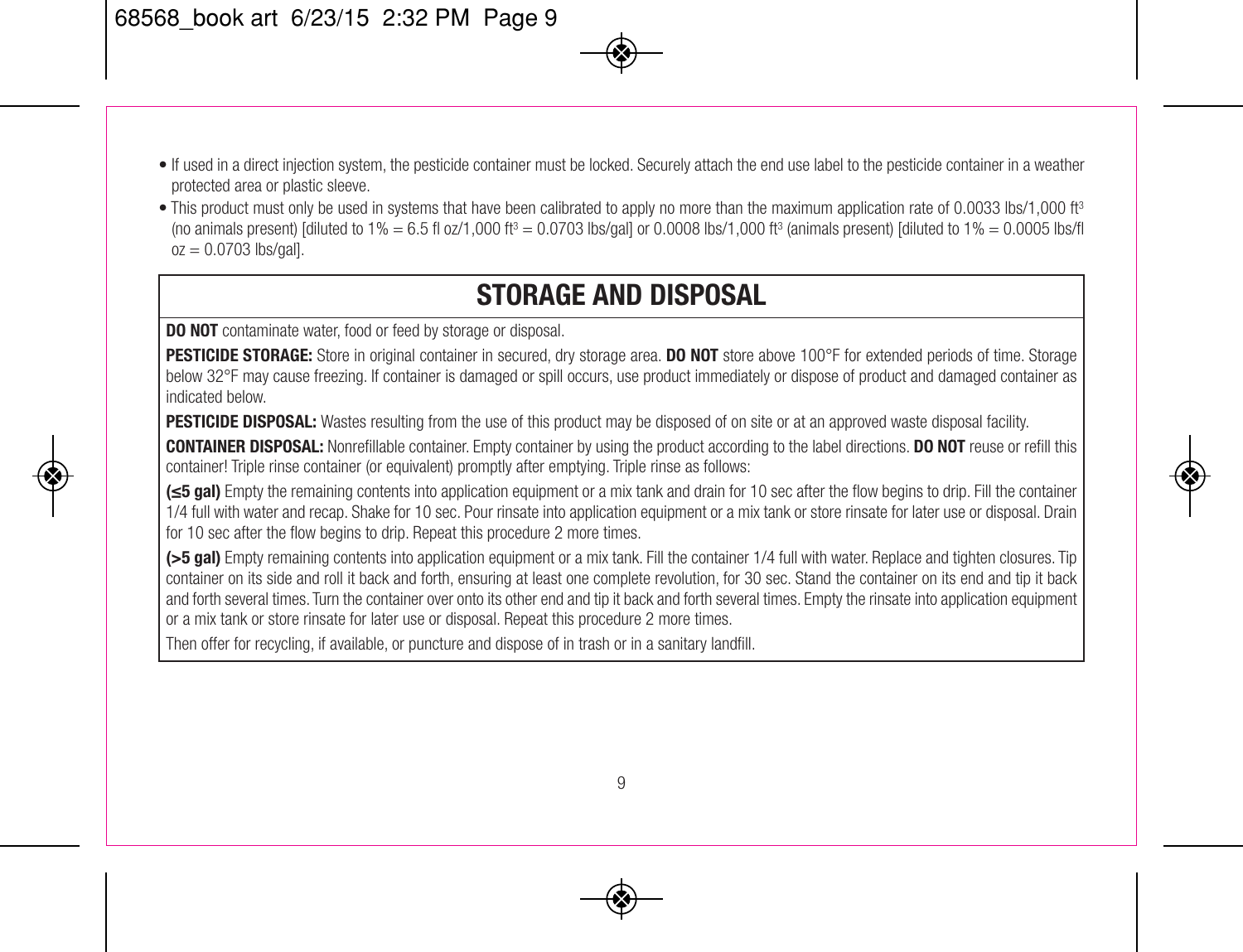In addition to previously listed sites, this product is acceptable for use in and around the following sites:

**INDOOR:**

Animal Areas & Quarters Auditoriums Bakeries Beverage Plants **Boats** Bottling Plants Brandy Storage Warehouses Buildings Buses Cabins Canneries Cattle Barns Churches **Closets** Condominiums Communication Centers Correctional Facilities Dairy & Livestock Barns Dried Fruit Processing Plants Drains & Sewers Dried Fruit Warehouses **Drugstores** Dumpsters **Dwellings** Egg Processing Plants Factories Federally Inspected Meat and Poultry Facilities

**INDOOR:** *(continued)* Flour Mills Food Handling Establishments Food Processing Plants Freight Containers Fruit Packing Sheds Garbage Cans Garbage Compactors Grain Elevators Grain Mills Grain Handling Equipment Granaries Homes Horse Stables/Barns **Hospices** Industrial Installations Institutions Jails Laboratories Libraries Livestock Barns Loafing Sheds Locker Rooms Mills Mausoleums Meat Packing Plants Milk Rooms Missions

**INDOOR:** *(continued)* Mobile Homes Museums Mushroom Processing Plants Nursing Homes **Offices** Office Buildings Passenger Rail Cars Peanut Processing Plants Peanut Storage Warehouses Poultry Houses Poultry Processing Plants Prisons Public Buildings Rabbit Processing Plants Rabbit Houses Railroad Cars Recreational Vehicles Research Animal Areas Restaurants Restrooms Rice Mills Shade Houses Ships Ship Holds Stables Stable Bins

*(continued)*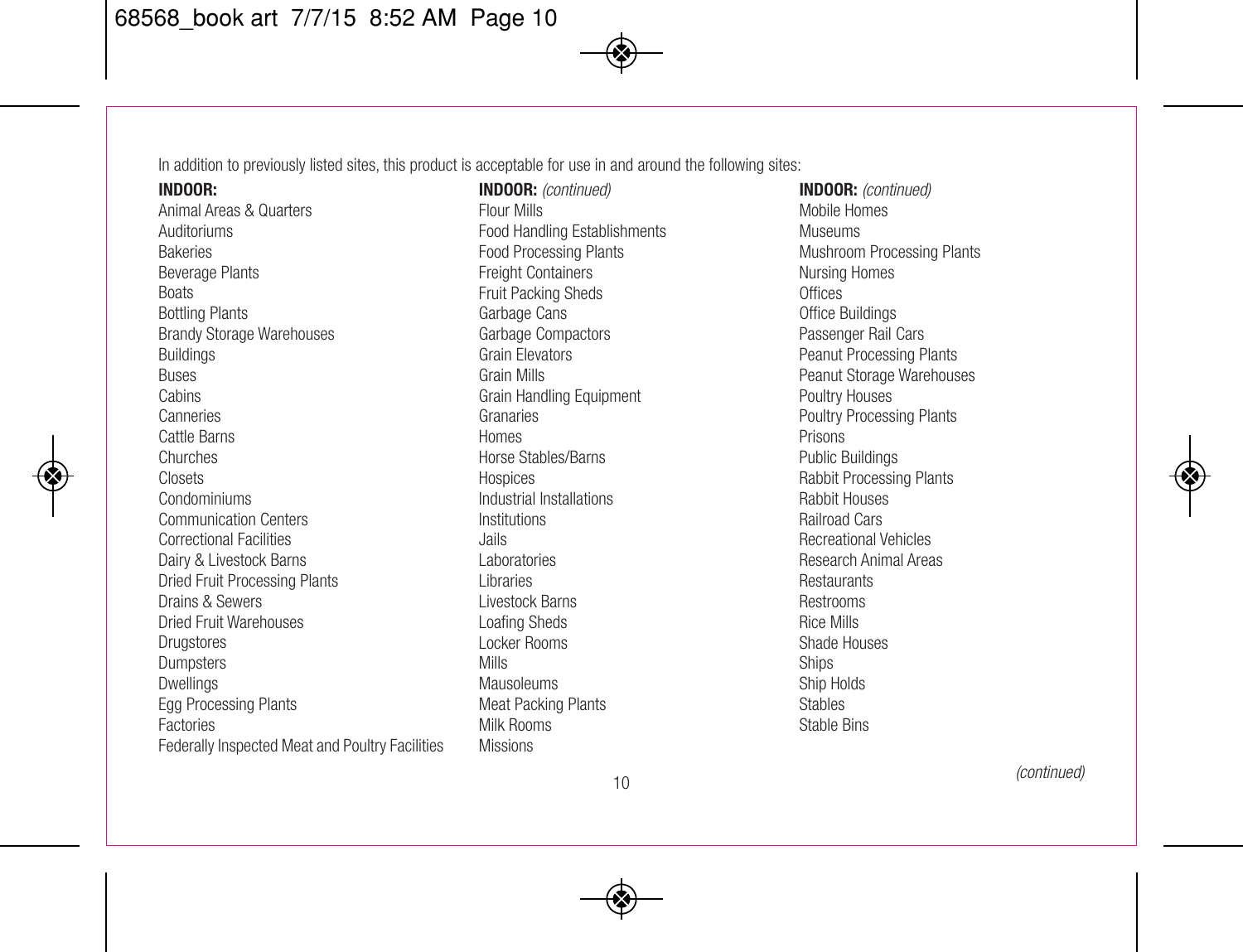In addition to previously listed sites, this product is acceptable for use in and around the following sites:

**INDOOR:** *(continued)* Stored Seed Warehouses Stores **Supermarkets** Swine Houses Textile Mills & Warehouses Theaters Tobacco Plants Tobacco Warehouses **Townhouses** Trains Trucks Truck Trailers Utilities Utility Rooms

**INDOOR:** *(continued)* Voids (Attics, Walls, Ceilings) **Warehouses** Wineries Wine Storage Warehouses Zoos **OUTDOOR:**

**Campgrounds** Corrals Drive-in Restaurants Drive-in Theaters Dumpsters Federally Inspected Meat and Poultry Facilities **Feedlots** Garbage Dumps

**OUTDOOR:** *(continued)* Golf Courses Junkyards Kennels Landscapes Lath Houses Manure Piles Parks **Plantscapes Playgrounds** Recreational Areas Sewers **Swinevards** Zoos

This product is also effective against the following insects when used according to label directions:

**FLYING INSECTS: Bees** Blow Flies Bottle Flies Cheese Skippers Deer Flies Flies Fungus Gnats House Flies Hornets Mushroom Flies

Stable Flies Vinegar Flies Yellowjackets **GRAIN BORERS:** Larger Grain Borers Lesser Grain Borers **CRAWLING INSECTS:** Bed Bugs Book Lice Cabbage Loopers

#### **CRAWLING INSECTS:** *(continued)*

Cabbage Worms Cockroaches **Crickets** Fire Ant Workers Firebrats Millipedes Pillbugs **Scorpions** Sowbugs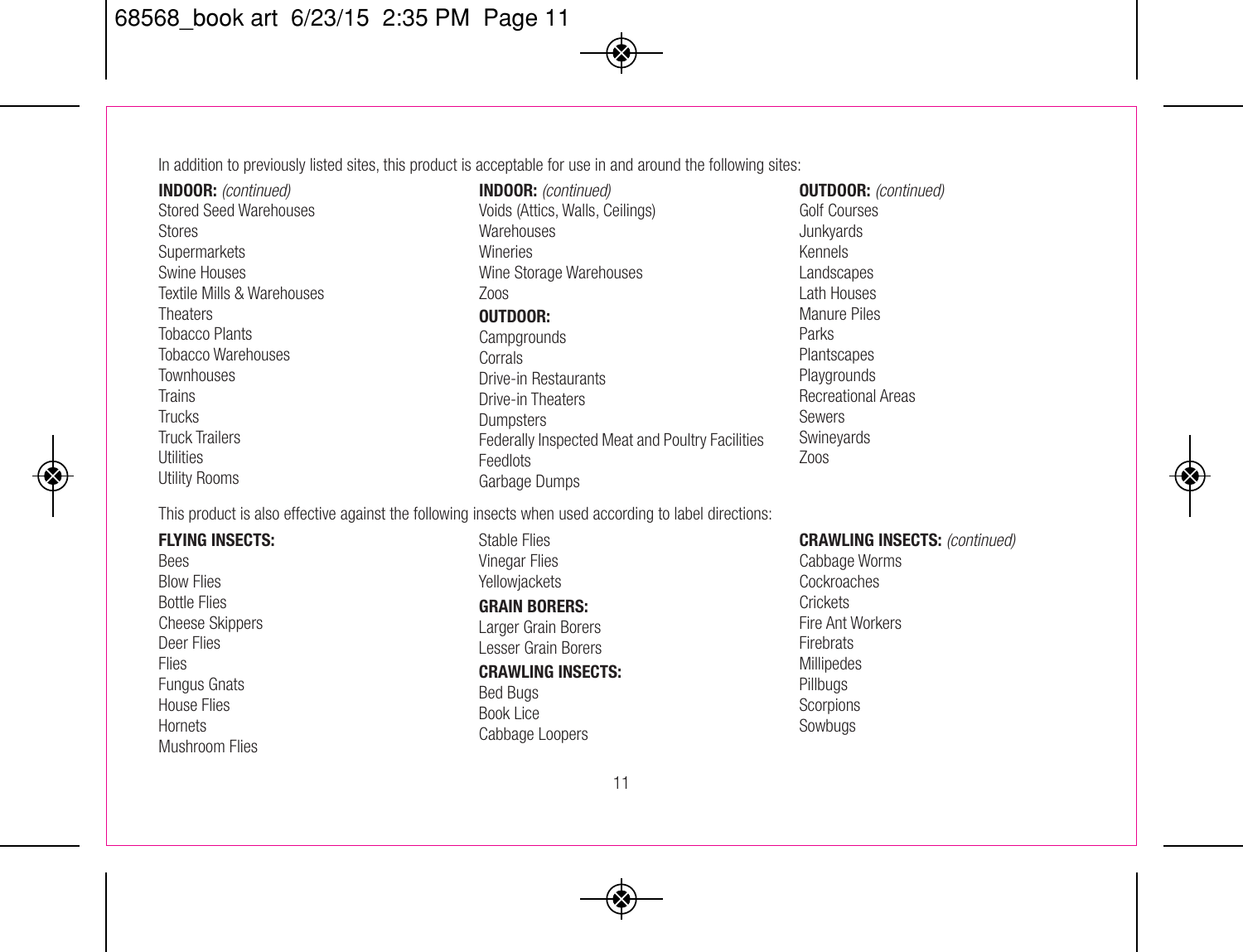This product is also effective against the following insects when used according to label directions:

**FLEAS & TICKS:** Brown Dog Ticks Fleas **Ticks SPIDERS & MITES:** Cheese Mites Clover Mites Grain Mites **Mites** Spiders **LICE:** Cattle Lice **WORMS:** Dark Mealworms

Lesser Mealworms Yellow Mealworms

**BEETLES:** Black Carpet Beetles Carpet Beetles Darkling Beetles Dermestid Beetles Dried Fruit Beetles Drugstore Beetles Flat Grain Beetles Foreign Grain Beetles Fungus Beetles Hide Beetles Ground Beetles Merchant Grain Beetles Mexican Grain Beetles Red Flour Beetles Red Horned Grain Beetles Rusty Grain Beetles

**BEETLES:** *(continued)* Sawtoothed Grain Beetles Spider Beetles Trogoderma Beetles White Marked Spider Beetles

#### **WEEVILS:**

Bean Weevils Granary Weevils Maize Weevils Rice Weevils

#### **MOTHS:**

Almond Moths Chocolate Moths Clothes Moths Cocoa Bean Moths Mediterranean Flour Moths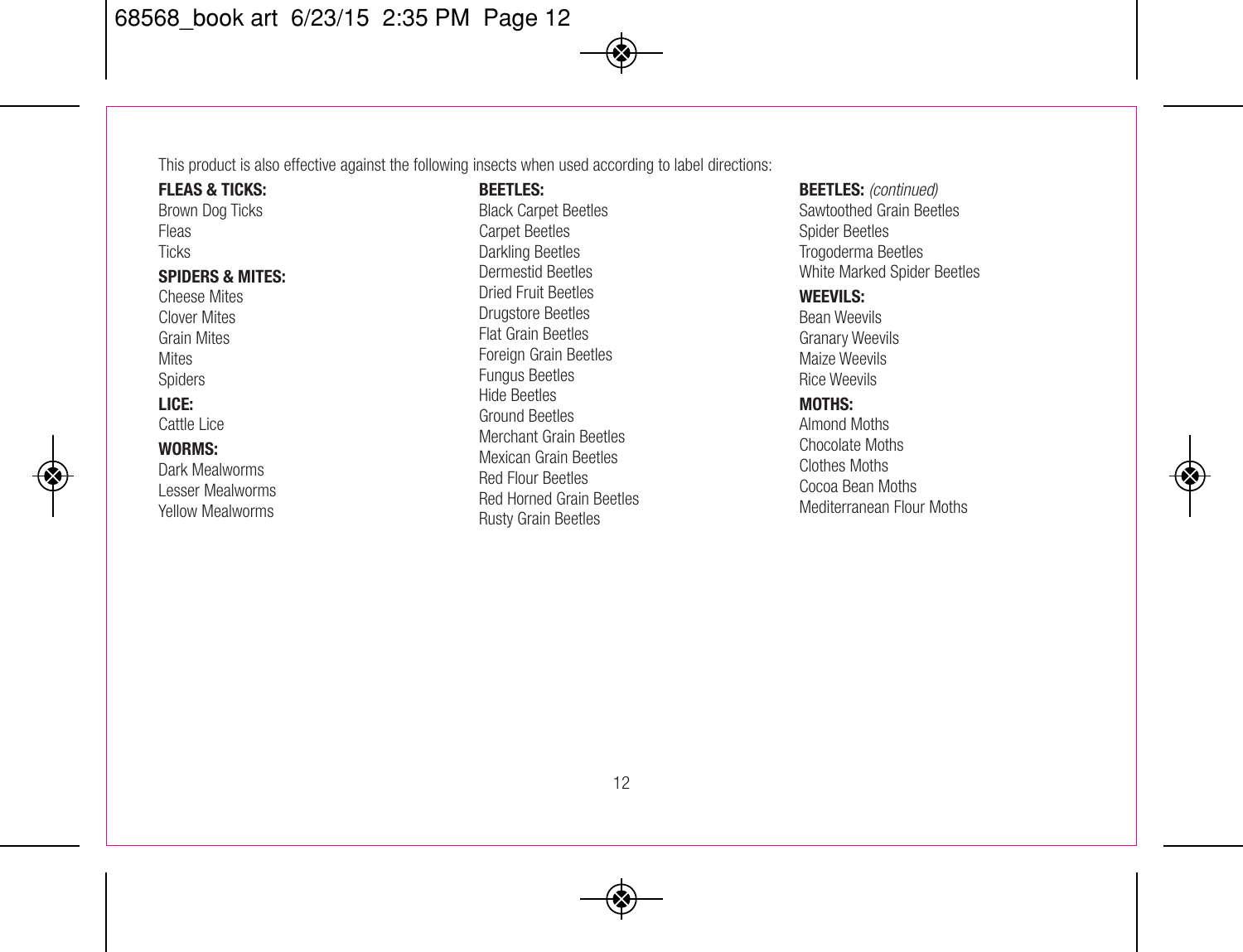#### **CONDITIONS OF SALE AND WARRANTY**

Follow the **Directions for Use**. It is impossible to eliminate all risks inherently associated with use of this product, and therefore all such risk shall be assumed by the Buyer. BASF warrants that this product conforms to the chemical description on the label and is reasonably fit for the purposes referred to in the **Directions for Use**, subject to the inherent risks, referred to above. **TO THE EXTENT CONSISTENT WITH APPLICABLE LAW: (A) BASF MAKES NO OTHER WARRANTIES EXPRESS OR IMPLIED, INCLUDING WARRANTIES OF FITNESS FOR PARTICULAR PURPOSE OR MERCHANTABILITY, (B) BUYER'S EXCLUSIVE REMEDY AND BASF'S AND SELLER'S EXCLUSIVE LIABILITY, WHETHER IN CONTRACT,** TORT, NEGLIGENCE, STRICT LIABILITY, OR OTHERWISE, SHALL BE LIMITED TO REPAYMENT OF THE PURCHASE PRICE OF THE PRODUCT, AND (C) BASF AND THE SELLER DISCLAIM ANY LIABILITY FOR CONSEQUENTIAL, INCIDENTAL, SPECIAL OR INDIRECT DAMAGES RE-**SULTING FROM THE USE OR HANDLING OF THIS PRODUCT.** BASF and the Seller offer this product, and the Buyer accepts it, subject to these **Conditions of Sale and Warranty** which may be varied only by agreement in writing signed by a duly authorized representative of BASF. PCS813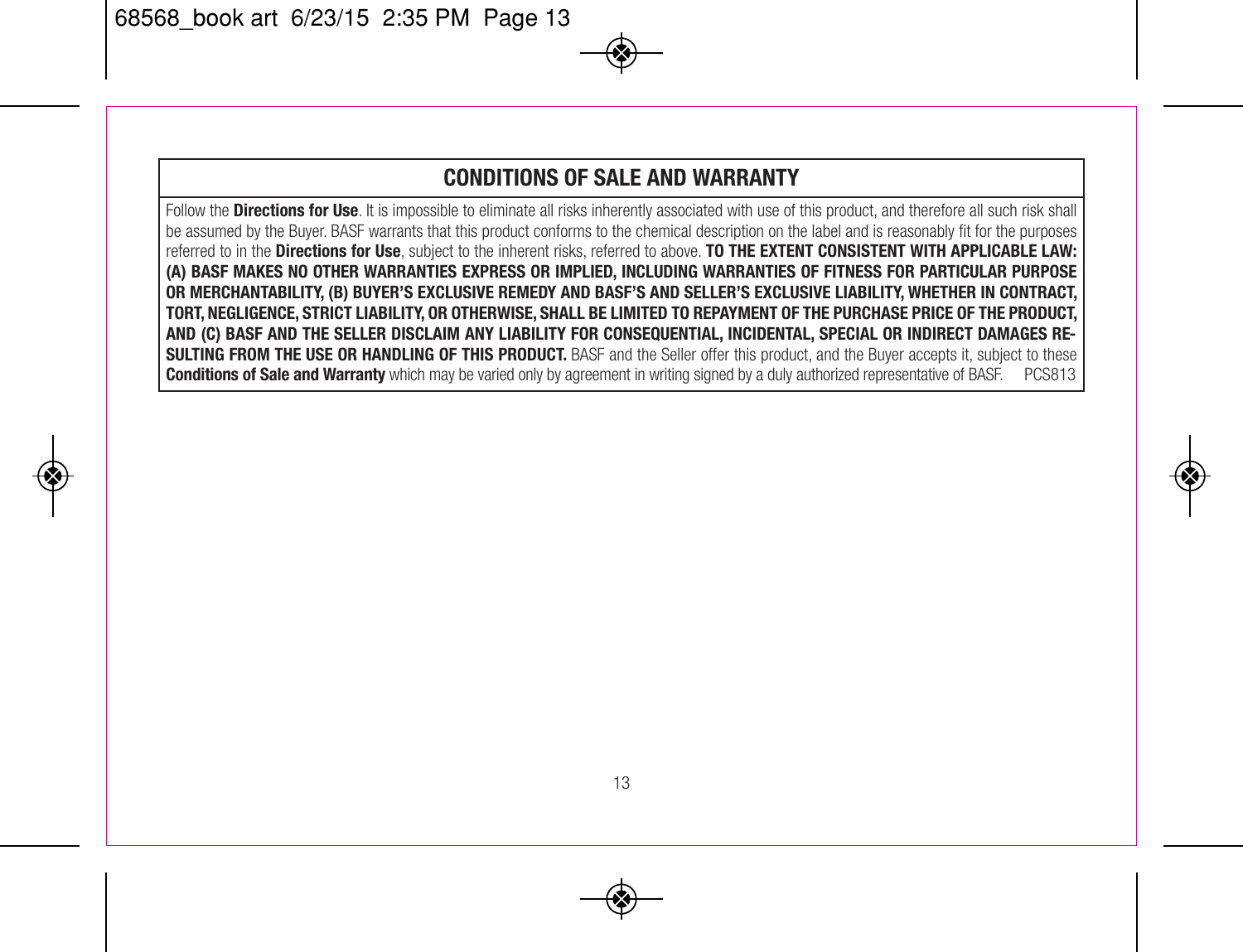*Crack & Crevice and ULD are registered trademarks of BASF.*

© 2015 BASF Corporation All rights reserved. 000499-00522.20150420.**NVA 2015-04-479-0048** Based on: NVA 2014-04-479-0198 Supersedes: NVA 2013-04-479-0009

> BASF Corporation 26 Davis Drive Research Triangle Park, NC 27709



We create chemistry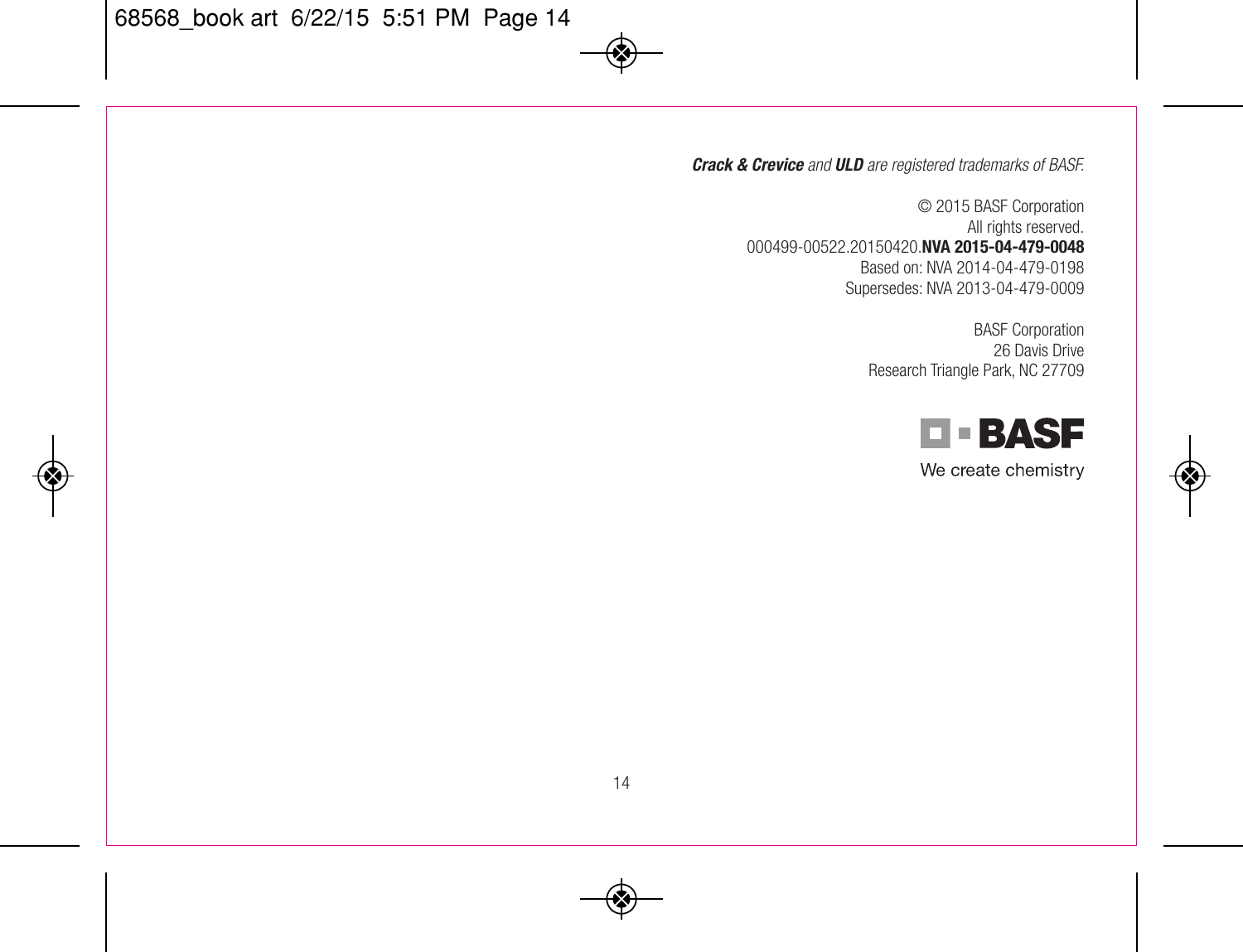**NOTES**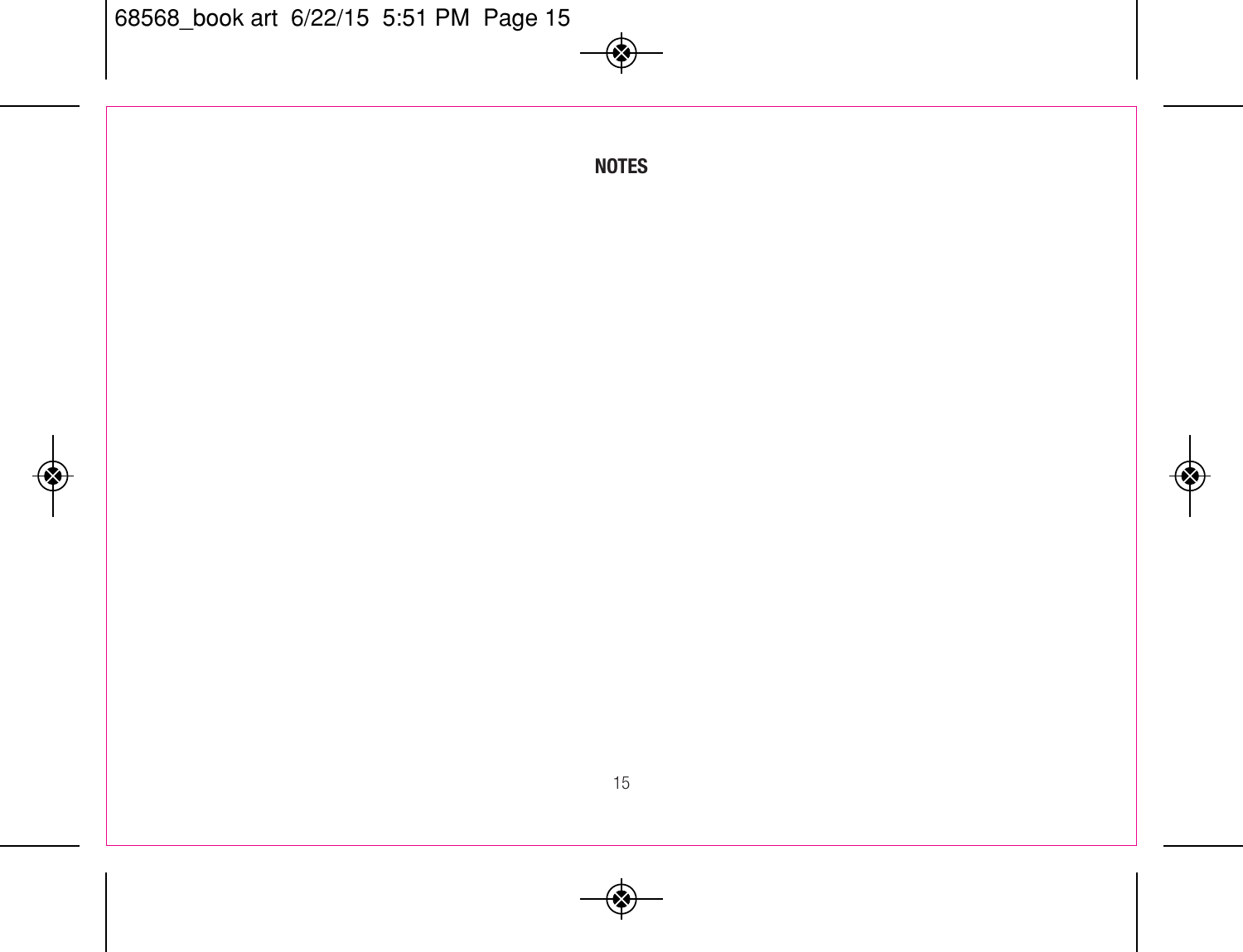**NOTES**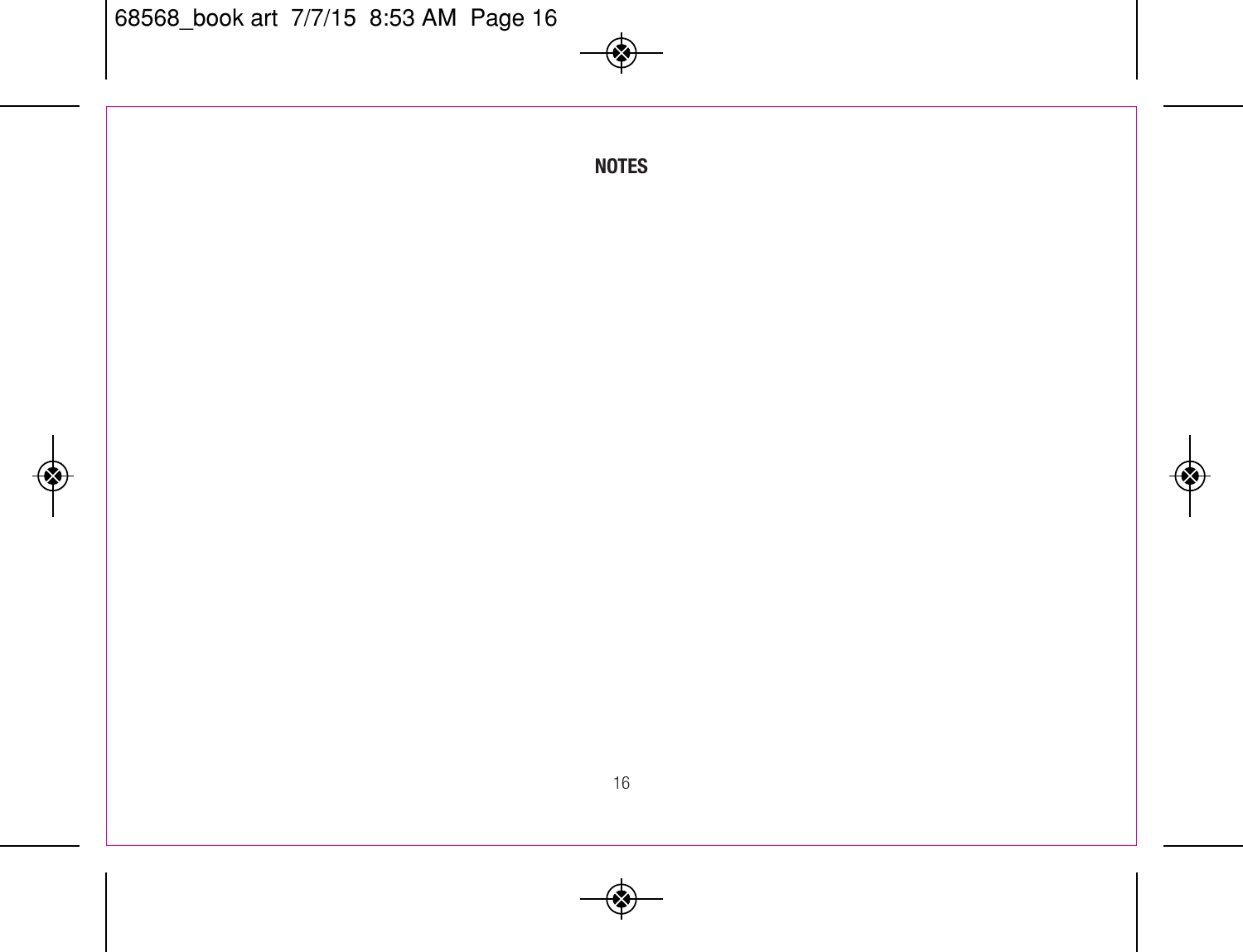# **ULD BP-300**

# Contact Insecticide II

For indoor or outdoor application as a direct, space, area or contact spray. Dependent upon the insects and areas to be treated, this product may be applied through mechanical aerosol (non-metered), Ultra Low Volume (ULV) generators, as well as thermal and conventional fogging or spraying equipment. KILLS: Ants (excluding Harvester & Pharaoh), Bed Bugs, Cockroaches, Fleas, Flies, Scorpions, Spiders, Stored Product Pests (Beetles, Mites, Moths) and Ticks FOR USE IN: Commercial (including Food Handling Establishments, Food Service, Storage, Preparation and Processing Areas), Institutional and Residential Areas See inside booklet for additional insects and use sites.

#### ACTIVE INGREDIENTS:

| $A \cup B \cup B \cup C$ and $B \cup C$ |  |
|-----------------------------------------|--|

Contains Petroleum Distillate<br>\* 1 gal contains 0.211 lb of pyrethrins and 1.053 lb of piperonyl butoxide

\*\* (butylcarbityl) (6-propylpiperonyl) ether and related compounds

## EPA Reg. No. 499-522 EPA Est. No. 7969-MO-1 KEEP OUT OF REACH OF CHILDREN CAUTION

#### See inside for First Aid and Precautionary Statements.

# **NET CONTENTS: 1 GAILON** 81091324 NVA 2015-05-479-0377 Product of U.S.A.

BASF Corporation 26 Davis Drive Research Triangle Park, NC 27709